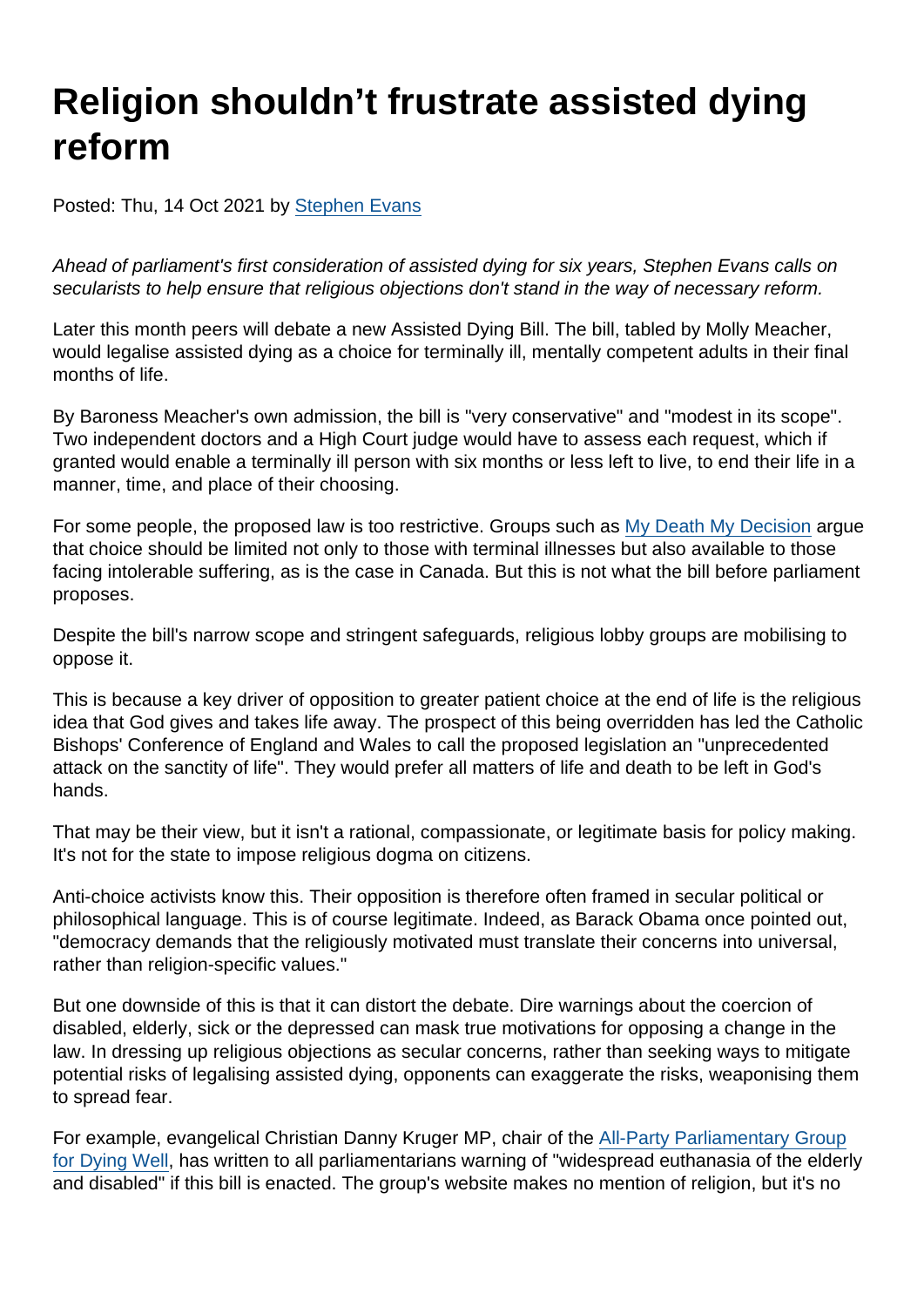coincidence that almost all its officers are committed Christians.

Another new anti-assisted dying campaign, '[Better Way](https://www.betterwaycampaign.co.uk/)', also warns that safeguards will be "completely ineffective". You have to look very hard on their website to find out the campaign is a front for CARE, a Christian charity with theological objections to reform.

Suffering people who would benefit from a change in the law deserve better. That's why it's important to have an open and honest public debate. The British Medical Association's [decision to](https://www.secularism.org.uk/news/2021/09/doctors-union-drops-opposition-to-assisted-dying) [move to a neutral stance](https://www.secularism.org.uk/news/2021/09/doctors-union-drops-opposition-to-assisted-dying) on physician-assisted dying is helpful in this regard – as it will enable doctors to fully participate in the debate. And an honest and sincere expression of religious motivations would provide context and enable better assessment and scrutiny of arguments against assisted dying.

But it's worth noting that many religious people support a change in law. A Populus survey commissioned in 2019 found that 80% of religious people supported the legalisation of assisted dying for terminally ill adults with mental capacity. Religious lobby groups and leaders (including the Anglican bishops with a law-making role in the House of Lords) are, as is often the case, out of step on this one.

But for many religious people, such questions are essentially religious ones. For some, their compassion will lead them towards wanting to relieve suffering where possible. But for the more dogmatic, a belief in the sanctity of life makes it hard to accept that individuals should have agency to exert control over the beginning or end of life. They feel this is God's responsibility, not ours. [Speaking on the NSS podcast recently](https://www.secularism.org.uk/podcast/2021/09/ep-56), Baroness Meacher recalled a conversation with an archbishop in parliament in which she stressed the importance of autonomy. "I don't know that I believe in autonomy," replied the archbishop.

It's fine for faith to guide the personal decisions of the faithful, but religion shouldn't restrict the freedoms and choices of others. Patient autonomy should be the key guiding principle.

On Friday 22nd October, peers in the House of Lords will debate the bill at its second reading. Religious opponents to assisted dying are making their voices heard. If this bill is to progress to the next crucial stage, it's important that secularists make their voices heard, too. Only then can we overcome the influence, power, and funding of the small, vocal minority who stand against change.

That's why the National Secular Society has teamed up with Dignity in Dying to share their [online](https://action.dignityindying.org.uk/page/91717/data/1) [platform to write to peers](https://action.dignityindying.org.uk/page/91717/data/1) in the House of Lords.

There is now overwhelming public support for the law to be reformed to enable assisted dying with robust legal safeguards. As is happening in an increasing number of jurisdictions around the world, legislation can be passed that will fulfil a dual purpose: To protect vulnerable people from pressure to end their lives; whilst supporting people to exercise their autonomy and end their suffering in a humane and dignified manner.

[Please help make the case for a change in the law here](https://action.dignityindying.org.uk/page/91717/data/1)

[Discuss on Facebook](https://www.facebook.com/NationalSecularSociety/posts/4429325897135727?__xts__[0]=68.ARBtUSXjVylEgw90TeN41p9MmGocEBP83Mg9KsXW4teN4kLxwjLgkpy4FGHy-mI2OJDqFpzJ_5GLntA4F4DTbfhWimaA3a88RTzqEHhlP26mMWwLlYFM-zuntlGX1nPFTm5hFjHbql6umMWr4JtlovbLx3rMUdq0kSOlVV2eWrz15oDizfIuCe2Q58vxCZMEwFeNYJKIzGTQw8a_IZXUqIllnEhx7Yx-zVAXTmEuFM16JeFww1Mz89JrdGGBD_QjPeyw5KzOygJKUIGZVbSx4Zw77cLWBoLv&__tn__=-R)

#### Stephen Evans

Stephen is the CEO of the National Secular Society. You can follow him on Twitter [@stephenmevans1.](https://twitter.com/stephenmevans1?lang=en-gb) The views expressed in our blogs are those of the author and may not